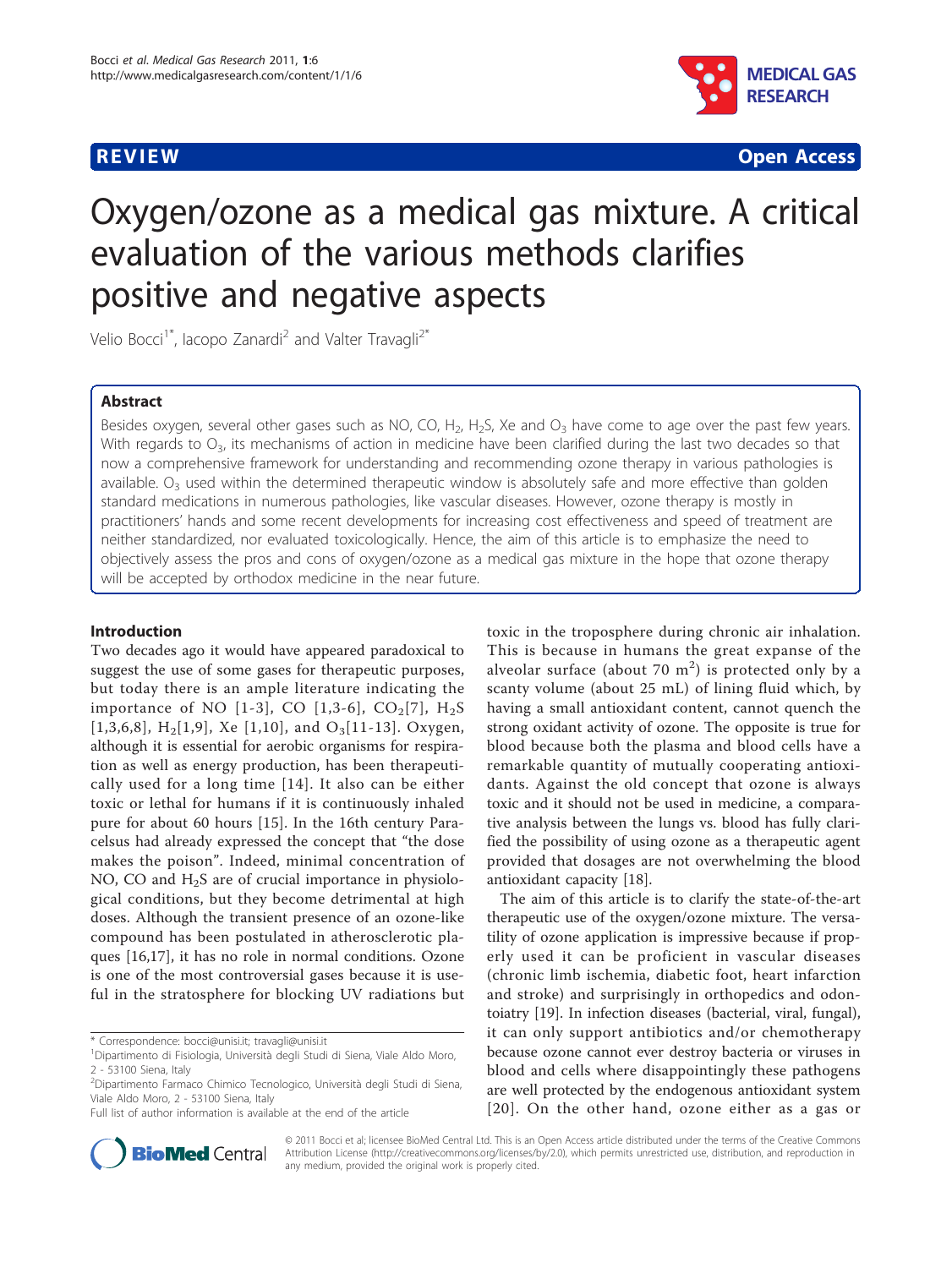dissolved in pure water can be an excellent disinfectant for cutaneous and mucosal infections. Nonetheless, it has become clear that well-developed countries neglect or ostracize the use of ozone in medicine because of the ample availability of drugs and the power of pharmaceutical firms. On the other hand, in less-developed countries in places such as South America and Eastern Europe (mainly Russia and Ukraine), expensive drugs are less available and there is a growing tendency to use ozone as a sort of panacea. Owing to the vast number of patients, a worrying trend is the invention of cheap and rapid ozone treatments which are based on approaches which may be either unsafe or ineffective. Apart from the use of topical ozone derivatives in dermatology [[21](#page-7-0),[22](#page-7-0)], such a concern may get even worse because some practitioners and naturopaths, lacking on appropriate chemical and biological skills, do not understand the toxic risk of unstable solutions, possibly containing excessive amounts of ozone. There are many commercially available medical ozone generators able to monitor the production of ozone as a gas, thus determining the ozone concentration. Any interested reader must be careful on the quality of both equipment materials and measurement devices, mainly in terms of ozone-resistance and accuracy, respectively.

# A) Mechanism of action of ozone in blood

These aspects have been extensively discussed elsewhere [[11,23](#page-7-0)] and they need to be summarized as follows. Owing to the potent antioxidant capacity of blood due to its hydrophilic, lipophilic antioxidants and cellular enzymes, some of the ozone dose dissolved in the water of plasma is instantly quenched by free antioxidants (mainly uric acid, ascorbic acid, reduced glutathione - GSH, cysteine and albumin), while the remaining ozone reacts with polyunsaturated fatty acid (PUFA) mostly present in the three hydrophobic tasks of albumin [[24](#page-7-0)].

 $-R\text{-CH=CH-R} + H_2O + O_3 \rightleftharpoons 2RCHO + H_2O_2$ 

Thus, the potential energy of ozone is finally transferred into two fundamental messengers such as  $H_2O_2$ as a reactive oxygen species (ROS) and aldehydic molecules of which 4-hydroxynonenal (4-HNE) and trans-4 hydroxyhexenal (4-HHE) are the relevant lipid oxidation products (LOP):

Plasmatic water +  $O_3 \rightleftharpoons H_2O_2$  + 4-HNE + HHE

Due to the high ozone reactivity, these biochemical reactions occur in a few seconds and in fact, within the canonical five minutes of mixing an average 200 mL of human blood ex vivo in a sterile glass bottle with the 200 mL corresponding volume of the gas mixture  $(O_2)$  $+O<sub>3</sub>$ ), ozone is totally exhausted while about 95%

oxygen, dissolved in the plasma water, fully saturates hemoglobin.

Blood oxygenation goes up to about 400 mm Hg in the bottle is useful, but it has only a little practical relevance because oxygenated-ozonated blood is normally reinfused via venous route into the donor during the next 20 minutes and is abundantly diluted with venous blood. Therefore ozone represents the medical drug while pure oxygen is only necessary for generating ozone.

During the initial fast and multiple reactions of ozone with the plasmatic components, a variable amount of the ozone dose is neutralized by the wealth of the hydrophilic antioxidants. It is noteworthy that, with the exception of uric acid oxidized to allantoin, dehydroascorbate and GSH disulfide are reduced back to their normal value in less than twenty minutes due to the exceptional efficiency of the recycling system based on a multitude of reducing molecules such as alpha-lipoate, Vitamin E, thioredoxin, and last but not least NADPH [[25,26\]](#page-7-0) acting in a well-coordinated sequence of electron donations [\[27\]](#page-7-0).

Most importantly,  $H_2O_2$ , being unionized, rapidly enters into all blood cells and the chemical gradient between plasma-cells has been measured to be about 10% of the extracellular concentration [[28-30](#page-7-0)]. In other words, when the highest ozone concentration is mixed with blood, depending upon the interindividual variability of antioxidant potency (1.28-1.83 mmol/L plasma) [[31](#page-7-0)], the highest  $H_2O_2$  concentration measured in plasma is about 40  $\mu$ M [\[32\]](#page-7-0) and therefore inside the cells is at most 4 μM. This sudden inflow of this small amount of  $H_2O_2$  inside blood cells is the indispensable stimulus to activate a series of biochemical reactions as follows:

i) in the erythrocytes: activation of glycolysis with increase of ATP and 2,3-diphosphoglycerate. Functionally, the oxyhemoglobin sigmoid curve shifts to the right and increases the release of oxygen at the tissue level. The erythrocytes mop up most of the  $H_2O_2$  and promptly reduce it to water by GSH. The sudden formation of GSSG (oxidized glutathione) alters the GSH/ GSSG ratio but the cell quickly correct it by either extruding some glutathione-disulphide or by reducing it via GSH reductase at the expense of either ascorbic acid or thioredoxin, which has two-SH groups. Moreover, the activation of glucose-6-phosphate dehydrogenase (G6PDH) provides reducing power and activate glycolysis.

ii) in the leukocytes: neutrophil phagocytic activity is enhanced. Inside monocytes and lymphocytes,  $H_2O_2$ activates a tyrosin-kinase with consequent phosphorylation of IkB, one of the trimeric components at rest of the NF-kB [[33](#page-7-0),[34](#page-7-0)]. The phosphorylated IkB detaches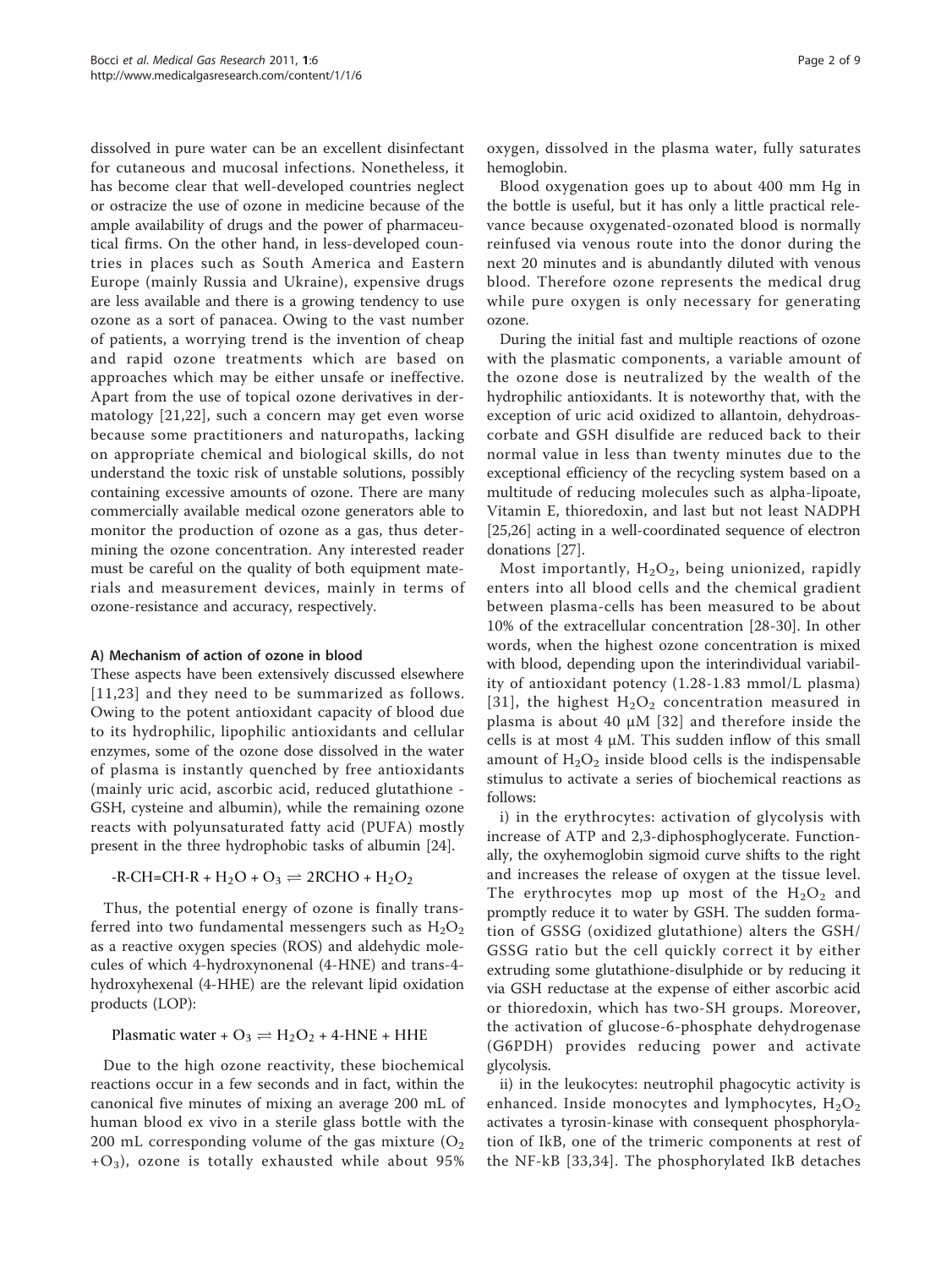from the trimer and it is broken down in the proteasome. The remaining eterodimer p50-p65 is transferred into the nucleus where it can activate about 100 genes. Of great significance it is the final release of some cytokines (IFN $\gamma$  and IL-8) and of some acute-phase proteins [\[11](#page-7-0)];

iii) in the platelets. In relation to the ozone concentration, we have measured release of PDGF-AB, TGFß-1 and IL-8 [[35](#page-7-0)]. Growth factors have a specific relevance in enhancing ulcer's healing. in peripheral arterial disease (PAD).

It must be said that the  $H_2O_2$  concentration in the cells  $(4 \mu M)$  is essential for switching on cellular responses and it probably lasts few seconds as GSH-Pxs, peroxiredoxin and catalase promptly reduce it to  $H_2O$ . In plasma, the  $H_2O_2$  half-life is less than 1 minute and it is absent during blood reinfusion.

On the other hand, among a variety of LOPs, newly formed lipoperoxide radicals are rapidly reduced to hydroperoxide while among a variety of alkenals, the bulk originated by n-6 polyunsaturated fatty acids (PUFA) is represented by the fairly stable 4-HNE (4-Hydroxy-2-nonenal) [\[36](#page-7-0)], while 4-HHE is a product of n-3 PUFA [\[37,38](#page-7-0)]. Both aldehydes are amphipathic molecules reacting with free GSH, carnosine and mainly albumin. They eventually act as useful messengers and their toxicity is quenched by three processes schematically indicated as: a) detoxification, b) dilution, and c) excretion. Specifically:

a) Small aliquots are broken down at once by enzymes such as GSH-S-transferases and aldehyde dehydrogenase or by other detoxifying enzymes described by Awasthi et al. [[39\]](#page-7-0);

b) the bulk is bound to the -SH group of Cys34 present in domain-I of albumin but also to free GSH. Eleven nucleophilic residues (Lys199 and His146) can also bind up as many as eleven aldehydic molecules [[40](#page-7-0),[41](#page-7-0)]. Moreover, GSH can be oxidized to a sulfonic acid while the -SH group of albumin may be oxidized to sulfenic acid [[42,43\]](#page-7-0).

Thus, owing to the high albumin amount (about 280 g in man), the bound alkenals undergo a great dilution in the body fluids implying a most important loss of toxicity. Alkenals have not a membrane receptor but the albumin adduct can transport it everywhere in the body.

c) Aldehydes are also excreted into bile and urine after hepatic detoxification [[44](#page-7-0)] and renal excretion as mercapturic acid conjugates [[45\]](#page-7-0).

An interesting aspect is that albumin can transport alkenal adducts in all body tissues, from liver to endocrine glands and the central nervous system. Thus 4-HNE-Cys adducts can be released at many sites and inform a variety of cells of a transient, acute oxidative stress. At submicromolar or picomolar levels, 4-HNE can act as a well-known signaling molecule [[36](#page-7-0)] able to activate the synthesis of  $\gamma$ -glutamate cysteine ligase, g-glutamyl transferase, g-glutamyl transpeptidase, HSP-70, heme-oxygenase-I (HO-1), and antioxidant enzymes such as superoxide dismutase (SOD), GSH-peroxidase, catalase and last but not least important, G6PDH, a critical enzyme electron-donor during erythropoiesis in the bone marrow. There is a wide consensus on the relevance of the induction of protective molecules during repeated oxidative stress [\[46](#page-7-0)-[52](#page-8-0)] and it is of interest that these small stresses are of crucial importance for preventing and treating hypertension, stroke and heart infarction. Indeed in our clinical trial in peripheral arterial disease (PAD) ozonetherapy has proved to be better than the orthodox infusion of iloprost [[53](#page-8-0)].

Ozone therapy is based upon a real hormetic concept where the optimal ozone dose must never overwhelm the potent antioxidant capacity of blood [\[54,55\]](#page-8-0).

At the time of ozonated blood infusion, 4-HNE-Cys adduct can also act on the vast expanse of endothelial cells and, by stimulating the endothelial nitric oxide synthase (eNOS) enhances the biosynthesis of NO via the 5-electron oxidation of L-arginine. NO, S-nitrosothiols and a trace of CO released with bilirubin via the upregulation of HO-1 activity allows vasodilation, thus improving tissue oxygenation in ischemic tissues. Moreover, an increased production of NO counteracts the excessive endothelial release of  $O_2^-$  caused by the chronic inflammation typical of atherosclerosis. Thus, both NO and CO released in trace amounts, accomplish the task of important physiological mediators. Finally, the majority of patients, undergoing several treatments, report a feeling of euphoria and a sense of wellness probably due to an improved hormonal secretion and/or better utilization of neurotransmitters. Most importantly, by using the above reported therapeutic range of ozone concentrations strictly related to the blood volume, it must be noted that neither acute nor chronic toxicity has been ever observed during or after ozone therapy [[19](#page-7-0)].

In conclusion it can be stated that the  $M-O_3$ -AHT owing to the precise volume of blood, the precise volume of ozone of which the exact concentration is photometrically determined, hence the real dose, makes it the unsurpassed method because ozone instantly reacts with several blood substrates in a quantitative and predictable fashion.

# B) Modalities of ozone administration

It is clear that ozone can be administered with great flexibility but it should never be directly injected as a gas mixture in the circulatory vessels because of the risk of provoking oxygen embolism, given the fact that the gas mixture never contains less than 95% oxygen. Schematically, the methods of ozone administrations can be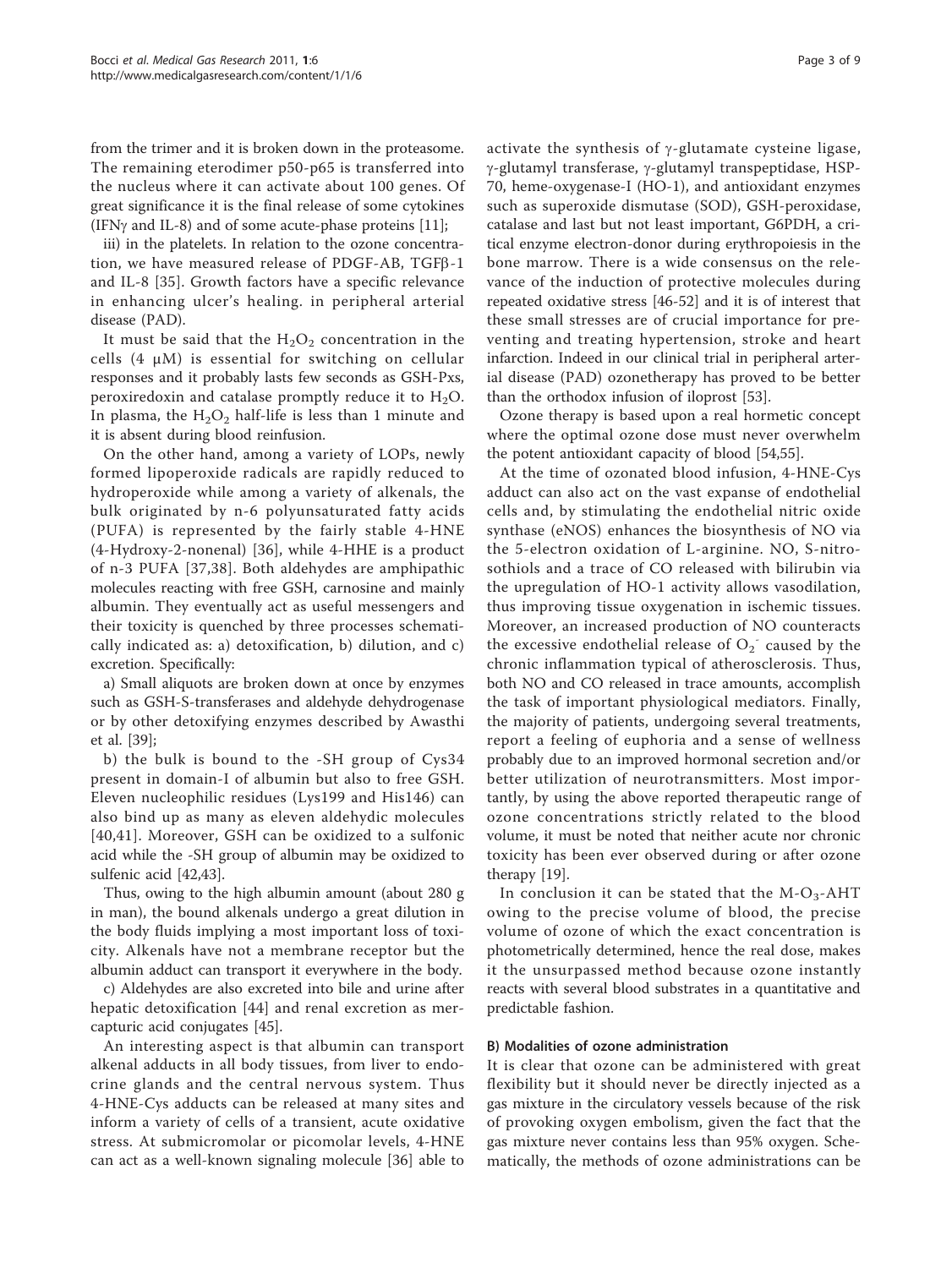classified as follows. The ozonated autohemotherapy  $(O<sub>3</sub>-AHT)$ , distinguished in: B1) Major (M- $O<sub>3</sub>-AHT$ ), and B2) minor (m- $O_3$ -AHT), in relation to the blood volume; as well as B3) Extravascular Blood Oxygenation-Ozonation (EBOO). B4) The quasi-total body exposure (QTBE) to  $O_2-O_3$ . B5) The various forms of ozone administration into different tissues: i) subcutaneous (SC); ii) intramuscular (IM); iii) intradiscal (ID); iv) intracavitary (peritoneal and pleural spaces); v) intravaginal, intrauretral and vesical; vi) for dental applications, mainly as ozonated water. In detail:

B1) In the M-O<sub>3</sub>-AHT, a predetermined volume of blood (from 100 up to 225 mL, on the basis of the patient's body weight) to which has been added either sodium citrate  $3.8\%$  (1+ 9 mL blood) or heparin (20 IU/ mL of blood) can be exposed to an equal volume of gas mixture (95% $O_2$ -5% $O_3$ ), with the ozone concentration (from 20 up to 80 μg/mL of gas per mL of blood, i.e.: 0,42-1,68 mM) precisely determined by using an ozoneresistant, disposable 500 ml glass bottle under vacuum. This simple, inexpensive (all the necessary disposable material costs about 15 US\$) procedure has already yielded therapeutic results in chronic limb ischemia superior to those achieved by conventional medicine [[53\]](#page-8-0). It is also useful as a supporting help in chronic infection diseases and probably in autoimmune disorders.

B2) The  $m-O_3$ -AHT is also precise and it consists in treating usually 5 mL of blood with an equal volume of gas mixture  $(O_2-O_3)$  with an ozone concentration of 80- $100 \text{ mg/L}$  of gas per mL of blood (total ozone dose = 0.4-0.5 mg). In this case the blood is vigorously mixed with the gas mixture for about 1 min and immediately injected in the gluteus muscle with the gas foam. It has different aims because it acts as an immune enhancer and inducer of heme-oxygenase 1 (HO-1). It is easy to perform, inexpensive, safe and well-tolerated. It supports the M-O3-AHT in chronic infection diseases especially useful in herpetic infections [\[56](#page-8-0)].

B3) The EBOO is a procedure to be used in emergency conditions such as PAD stage 4, because of complexity and invasiveness due to blood collection and infusion from two contralateral veins and blood circulation through an ozone-resistant gas exchanger [\[57,58](#page-8-0)]. Finally, by using a peristaltic pump, blood returns to the circulation via a contra lateral vein. About 5L of blood can be oxygenated-ozonated within one hour during which the blood/ozone quantities can be varied but always precisely determined. It has a precise rationale and normally procures a rapid improvement. However, it is expensive and must be performed by technicians specialized in extravascular blood circulation [\[57\]](#page-8-0).

B4) The QTBE to  $O_2-O_3$  for avoiding the inhalation of ozone exclude the head and the neck of the patient.

On the other hand, the extensive cutaneous exposure to  $O_2$ - $O_3$  does not need any venous puncture and, owing to the vast expanse of the skin (about 1.5  $m<sup>2</sup>$ ) allows a generalized and beneficial effect. The usual exposure time in a perfectly insulated ozone-resistant cabinet is 20-30 min: the final ozone concentration during treatment is below 1 μg/mL delivered at both controlled and modifiable temperature (37-40°C) and Relative Humidity  $(≤100%)$  depending upon the pathology and the state of the patient. Ozone, while is never absorbed as such through the skin because it always reacts with the aqueous-lipidic cutaneous surface, allows the well-demonstrated absorption of LOPs [[59](#page-8-0)]. There is no doubt that it has a pharmacological effect that, although less predictable than  $M-O_3-AHT$ , exerts beneficial effects in cardiovascular, infectious diseases and in aging [[60\]](#page-8-0).

#### B5) Administration of ozone into different tissues

i) In the past,  $O_2-O_3$  mixture was injected into subcutaneous tissue. The ozone concentration should never exceed 20 μg/mL and the gas volume 20 mL because it elicits a transient pain and the risk of embolism must be avoided. Total multiple injections (up to 50) of 1 mL each with an ozone concentration of 2-3 μg/mL are performed as a therapy for lipodistrophy [[61\]](#page-8-0).

ii) Monolateral or even bilateral injection of 5-10 mL of gas with an ozone concentration of up to 20 μg/mL is performed into the trigger points of the paravertebral muscles corresponding to the metamers of the herniated disc usually interesting from L4 to S1 [[62\]](#page-8-0). This "chemical acupuncture" is the indirect approach for treating lumbar disc herniation and alternate daily treatments for about 3 weeks yield a therapeutic results in about 68% of the patients [\[63\]](#page-8-0). Otherwise,

iii) The injection of gas (2-5 mL) with an ozone concentration of 30 μg/mL is directly performed into the herniated nucleus pulposus under radioscopic control. The percentage of cure is almost 80% [\[64](#page-8-0)-[66](#page-8-0)];

iv) In the case of mesothelioma, peritoneal carcinomatosis or peritonitis, endoperitoneal or endopleural injection of up to 2500 mL of gaseous mixture with an ozone concentration of 10-20 μg/mL can be performed. This modality is rarely used in Western Countries and must be performed by a specialist [Bocci V, Zanardi I, Travagli V: A rational innovative treatment for peritoneal carcinomatosis. Cancer Invest. 2011, submitted];

v) Insufflation of variable volumes of gas (50-200 mL) with an ozone concentration ranging between 10-15 μg/mL of gas can be done into the vaginal, uretral and vesical cavity for different types of infections or in the case of post-radiation microhemorrhage of the bladder [[67](#page-8-0)]. Vaginal washing with ozonated water (20 μg/mL) and ozonated oil pessaries are very efficacious;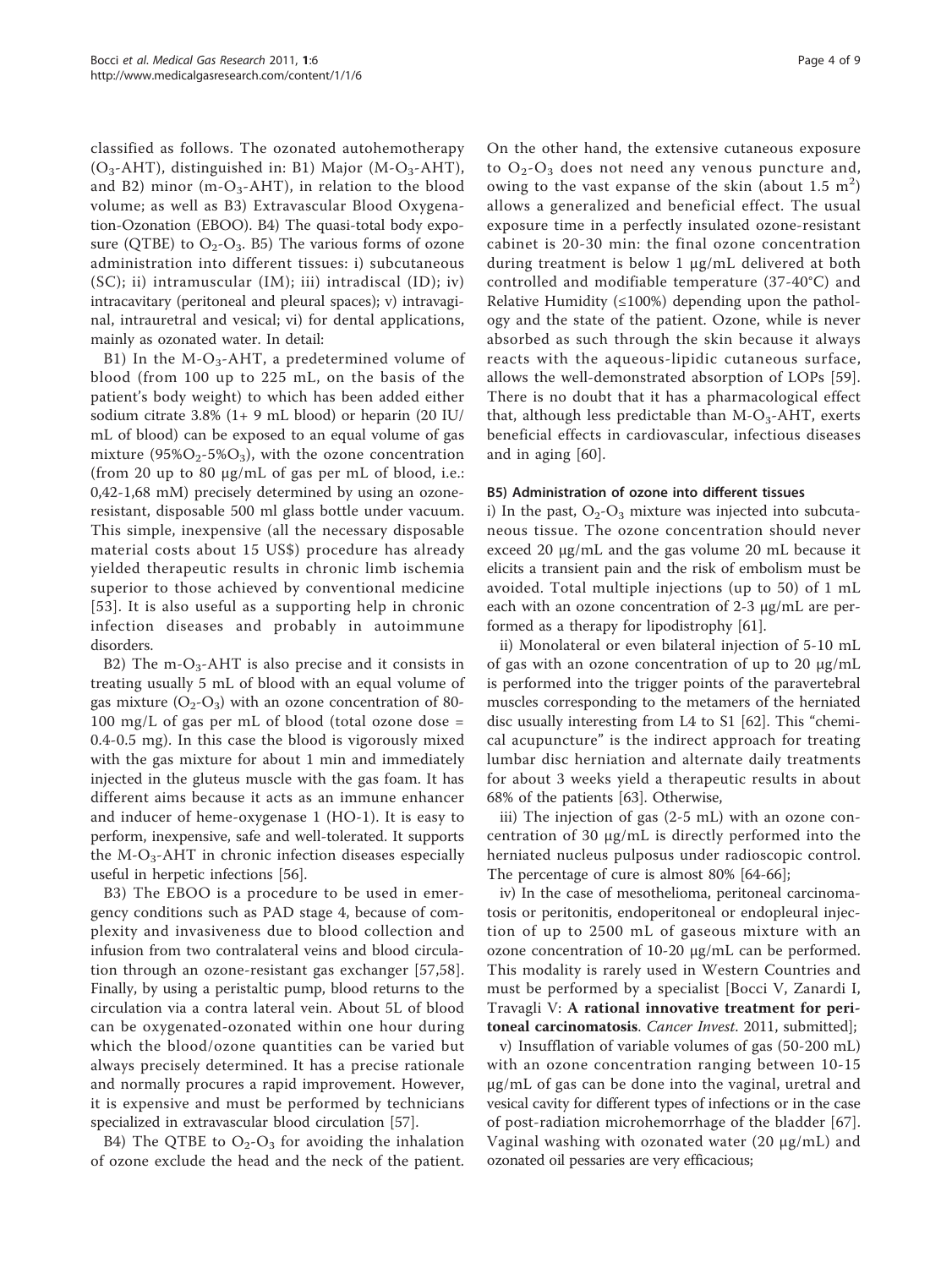vi) Primary root carious lesions are successfully treated in children by using a dental handpiece with a removable silicon cup for exposing the tooth's lesion to the gas without any leakage [[68\]](#page-8-0).

To summarize, ozone is characterized by versatility and the various modalities for its administration have been described. As for the clinical application, ozonated autohemotherapy is specifically suited to treat vascular diseases (e.g. stroke, peripheral arterial as well as chronic heart disease) associated with some age-degeneration (macular degeneration, dry form). It can be as a useful supportive therapy in chronic infectious diseases, diabetes and cancer, but it is not curative. On the other hand, cutaneous and ulcerative infections are excellently treated with topical application of ozonated oils and ozonated water. Such derivatives have been also used in dentistry (primary carious lesions). Finally, gaseous oxygen-ozone mixture is remarkably important in orthopedy (herniated disk).

All of these modalities, if performed by skilled hands, are very effective and practically risk-free.

Are other modalities of ozone administration safe and effective?

It is indispensable to discuss this problem because of the spreading of methodologies by inexpert and improvised ozone therapists, possibly non-physicians, can deeply damage patients and compromise the future of ozone therapy. It has become known that during the early 90's, technicians migrated into Africa and Antilles, performed direct intravenous injections of gas for treating HIV infections in desperate patients. In spite of a slow infusion, several cases of embolism and deaths have occurred. It is deplorable that even today in Western countries, certain physicians are still using this technique officially forbidden in Europe since 1984. They believe that ozone directly infused into the venous system is more effective because they do not know that ozone immediately dissolves into the plasmatic water and, owing to necessarily minute quantities, is mostly neutralized by the wealth of antioxidants. Furthermore, both intracellular and free viruses are well protected by the antioxidant system. On the other hand, the bulk of oxygen, far less soluble than ozone, forms bubbles leading to lung embolism.

However, the actual problem must be focused on the infusion of ozonated saline [[69](#page-8-0)]. Although nobody can criticize the  $M-O_3$ -AHT where equal volumes of gas and blood are precisely regulated, it must be admitted that the blood withdrawal phase, by using a G19 needle, takes about 10 minutes. As a consequence, the further 5 min mixing and about 20 min infusion into the donor imply a time period not available in hospitals where thousands of patients have to be treated every day. Indeed, since 1994 the need of a valid blood substitute was felt necessary and after an extensive search, we found that the simple physiological saline (NaCl 0.9%) could represent a possible pharmaceutical vehicle. After testing a variety of ozone concentrations, it was found that bubbling in saline gaseous mixture with an ozone concentration of 70 μg/mL for 10 min in saline could produce a level of  $H_2O_2$  therapeutically acceptable. However, after the infusion of this solution in ourselves, it was experienced a painful feeling along the venous route in the infused arm during the next 24 h likely due to endothelial inflammation. A further checking revealed the transient presence of HClO as the most likely offensive agent, although Razumovskii et al., by using far lower  $O_3$  concentration have not detected hypochlorite [[70,71\]](#page-8-0).

It was immediately obvious that the idea of ozonated saline had to be abandoned. However, at about the same time Russian clinicians decided that by ozonating saline with an ozone concentration as low as 2-3 μg/mL could be a viable and very quick solution to prepare and infuse every day a multitude of patients. Although it had been claimed that infusion of ozonated saline had a similar beneficial effect of  $M-O_3$ -AHT, to the best of our knowledge no comparative clinical studies has appeared in the international literature during the last 15 years. At a recent Congress of Ozone Therapy held in Instanbul, Dr. E.I. Nazarov, President of the Ukraine Association of Ozone therapy confirmed that in Russia and Ukraine the Ministry of Health had recommended that the concentration of ozone in saline solution should not exceed 3 mg/L [\[69](#page-8-0)]. Consequently, Dr. Nazarov has developed a device (Bozon-N) able to automatically measure the ozone concentration in saline, establishing and supporting the same ozone concentration during the infusion. This suggests that if ozone is always present, hypochlorous acid even if in trace amount, will be also continuously generated. Although it is an excellent bactericidal compound - also produced by phagocytic cell mieloperoxidase - it exerts a deleterious reactivity with protein -SH groups, amino groups (chloramines formation) with DNA, RNA, and lipids. Moreover, ClOis one of the most noxious ROS during the chronic inflammation accompanying several pathologies.

As the infusion of ozonated saline is very cheap, minimal time-consuming than  $M-O_3$ -AHT and quite remunerative for the practitioners, physicians have started to use it also in several Western countries and it is foreseeable that it will be extensively used in poor countries, possibly at higher ozone concentrations. Indeed, Ikonomidis et al. have reported that they maintain the saline solution under a constant flow of  $O<sub>3</sub>$  during IV infusion but they warned that the maximum amount of  $O_3$  daily administered is usually 4-5 mg and should never exceed 8-10 mg [[72\]](#page-8-0). In their publication they also stated "if we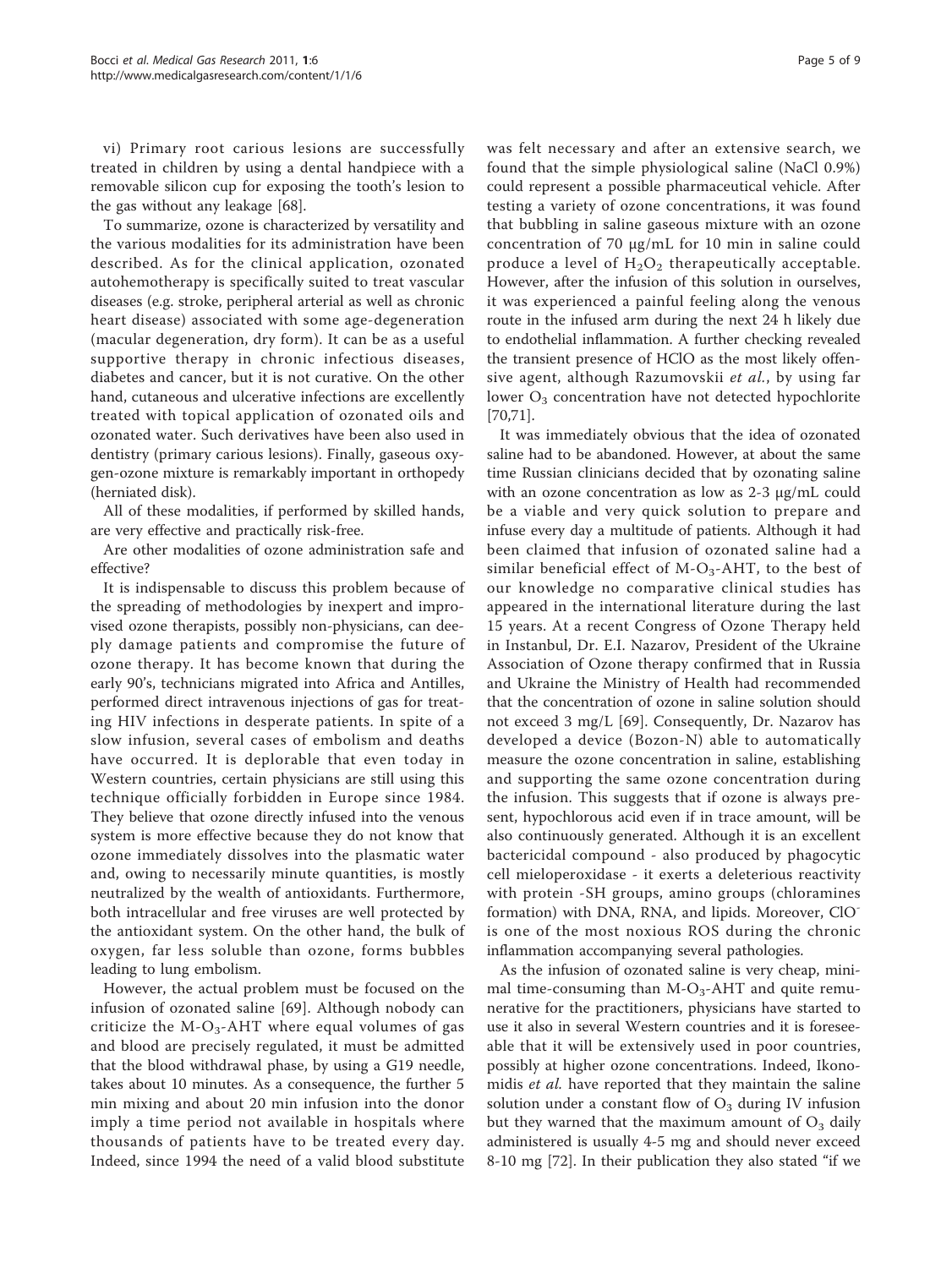exceed these rates, the over coagulation syndrome starts" and they strongly recommend to perform coagulation tests before starting therapy. These warnings reinforce our preliminary objection to this approach. Moreover Foksinski et al. have detected 8-oxodeoxyguanosine, a typical oxidative DNA damage in lymphocytes of atherosclerotic patients after the IV infusion of ozonated saline, that is a worrisome result never detected after M-O<sub>3</sub>-AHT [\[73\]](#page-8-0).

Fortunately, to the best of our knowledge, Russian physicians ozonize the saline with very low  $O_3$  concentrations (2-3 μg/mL) and this precaution certainly minimizes toxicity but it leaves open the aspect of therapeutic efficacy. At the infusion time, 250 mL of saline may contain about 0.5 mg of ozone, which will be entirely neutralized by antioxidants. On average  $M$ -O<sub>3</sub>-AHT receives about 10 mg of ozone and it is pharmacologically effective. Moreover, ozonation of saline is clearly an unstable process and therefore dangerous preparation because a pharmaco-therapeutic principle has long established on the basis of the exact knowledge of the constituents and their stability.

It is therefore necessary to enumerate and discuss the problems occurring during the preparation of ozonated saline:

1) For human use it would be unwise to use  $O_3$  concentration over 3 μg/mL (3 mg/L). Moreover it is essential to establish the volume per minute of the gas mixture  $O_2-O_3$ . The big problem is that different ozone generators present in the market have variable gas output: if it is 1 L per minute, the  $O_3$  delivered to 200 mL of saline would be 3 mg/L but, if the output per minute is equivalent to 3 litres of gas, then the actual dose of O3 delivered will be 9 mg/L! Not to mention the risk of using more than 3 μg/mL of ozone. As a consequence one must properly warn the ozone therapist in relation to the owned ozone generator as otherwise one risks to poison the patient.

2) The period of ozonation time also ought to be well defined in relation to the volume of saline because in the case of saline solution an ozonation time of 20 min appears enough to reach a plateau. Obviously a shorter or longer ozonation period will differently modify the concentration of hydrogen peroxide,  $O_3$  and other radicals.

3) Another aspect to be clearly defined if gas bubbling will continue or not during the IV infusion period. This is because, as soon as the gas bubbling is stopped, the concentration of  $H_2O_2$  remains fairly stable but the  $O_3$ concentration will halve during the next 30 min and this affects the therapeutic result. As a trivial example, it is doubtful that in a large clinic all the saline infusions are all under a continuous  $O_3$  bubbling and it is likely that saline bottles will be ozonated and then distributed

implying a more or less long delay before the infusion. After one hour delay,  $O_3$  is not longer present.

As a preliminary conclusion, one must seriously ponder on the validity of using the infusion of ozonated saline. It is certainly less dangerous than the direct IV infusion of the gas mixture that some doctors still dare to perform. However, it does not represent an improvement because the variable presence of  $H_2O_2$ ,  $O_3$ , and similar, does not insure neither a good reproducibility, nor a consistent therapeutic effect. Moreover the blood flow in the cubital vein varies considerably in different patients and in women. Consequently, a fairly constant infusion of ozonated saline versus a variable blood content of antioxidants implies an uncertain blood/  $H_2O_2-O_3$  relationship with possibly a too low or too high bio-oxidation. By comparison, a fundamental pillar of the classical M-O<sub>3</sub>-AHT is that we can maintain precisely the blood/O3 ratio within the known therapeutic range. In summary, the ozonated saline approach contains too many uncertain parameters and, in any case, it needs to be carefully standardized to avoid the risk of a placebo infusion or an excessive and risky treatment. Nonetheless if, on the basis of the critical need to treat too many patients, it is allowed by Russian Health Authorities, it will be never accepted by neither the FDA, USA or by the EU Health Authorities. Thus, in spite of recent studies which exclude the toxic danger of  $ClO^-$  formation by using no more than 3 mg/L of ozone [[70](#page-8-0),[71\]](#page-8-0), the use of ozonated saline remains a constant danger.

Another irrational procedure called Celacade (promoted by Vasogen Inc., Canada) consisted in exposing 10 mL of human blood to an oxygen/ozone gas mixture (ozone concentration 15.35  $g/m<sup>3</sup>$ ) delivered into the blood at a flow of 240 mL/min and UV light (253.7 nm) at a temperature of 42.5°C for about 20 min. The treated blood sample was removed from the system and immediately administered by intragluteal injection to the donor patient. Two treatments were given on consecutive days, followed by a third on day 14. Subsequent treatments were given at 4 week (28 days) intervals for at least 22 weeks, for a total of 8 injections.

The procedure used an expensive device able to deliver an enormously toxic dose of ozone (107.5 mg per mL of blood) plus an undetermined UV irradiation at 42.5°C. The final ozone dose is about 15000-fold higher than the average ozone dose used during the classical  $O_3$ -AHT and the extremely high oxidation of blood causes a complete denaturation of blood components. This procedure was invented aiming to establish a nonspecific immunomodulation therapy (IMT) in the hope of reducing the inflammatory process and the chronic oxidative stress present in vascular diseases. It has proved to be useless in a multicenter, randomized,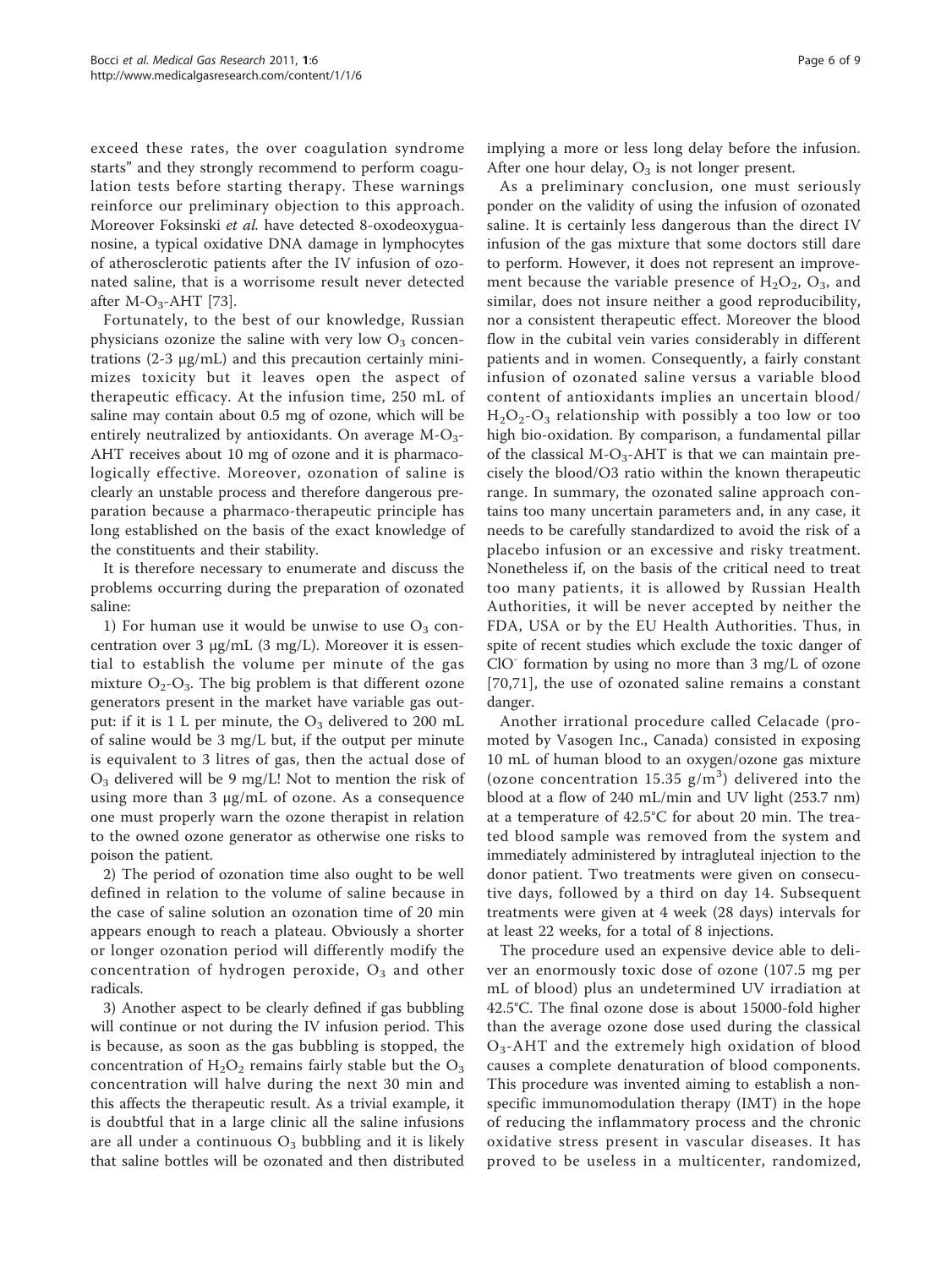double-blind, placebo-controlled study in 533 patients with symptomatic peripheral arterial disease (PAD), called the SIMPADICO trial [[74\]](#page-8-0). It is most important noting that this trial had to be stopped three months early because it did not show any improvement in PAD and caused a significantly higher rate of malignancies in the IMT group [[75\]](#page-8-0). Moreover, a subsequent multicenter study in 2426 patients, called the ACCLAIM trial, in chronic heart failure resulted in a "disappointing" results [[76](#page-8-0)]. Thus almost 3000 patients with critical vascular pathologies have undergone a useless and potentially dangerous procedure. Moreover, in spite of two commentaries reprimanding the EMA [[77](#page-8-0),[78\]](#page-8-0), it seems that the ozone-UV-heat apparatus remains on sale in Europe.

Another route of administration of ozone, firstly advocated by Dr. Aubourg is the insufflations of  $O_2-O_3$ gaseous mixture into the rectum for treating chronic colitis and fistulae [[79](#page-8-0)]. In 1936 this was a reasonable application which it has been now extended to treat all diseases. The insufflations of a volume of 200-300 mL of gas into the rectum-colon at ozone concentration ranging from 5 to no more than 35 μg/mL can be precisely done but it remains unpredictable as an effective dose of ozone because of a possible flatulence and the presence of a more or less abundant luminal content. Thus, it is obvious to predict that a significant fraction of the dose will be neutralized by fecal material. The residual dose of ozone will dissolve and be neutralized into the layer composed of glycocalix and mucoproteins covering the mucosa. Ozone will instantly and fully react with these compounds but only a LOPs fraction will be absorbed with  $O_2$  by the mucosa. Indeed, in a rabbit experiment we have shown a transient presence of LOPs in the portal vein [[80\]](#page-8-0), but obviously the real pharmacological effect on vascular diseases and diabetes remains uncertain.

Once again, while in Western countries many patients object to this route, at Cuba they have thousands of patients to be treated every day and they have adopted this rapid, inexpensive procedure in all patients always administering 200 mL of gaseous  $O_2-O_3$  mixture with the excessive ozone concentration of 50 μg/mL (ozone dose: 10 mg). Firstly, the ozone concentration is too high and during prolonged use may be mutagenic; secondly, this route, being so uncertain, should not be used in controlled clinical trials. Indeed, it seems that in only twenty days that dosage could cure (?) the diabetic foot in a number of patients treated with rectal ozone and topical ozonated oil [\[81\]](#page-8-0).

Finally, owing to the fact that  $H_2O_2$  is one of the most important ROS generated by  $O_3$ , since 2005 [[82](#page-8-0)], in women with very difficult venous access, by using a G27 needle, we have intravenously infused the solution of pure  $H_2O_2$  in glucose (5%) or saline solutions at the

concentrations ranging from 0.03-0.06% (8-16 mM). The bio-oxidative therapy with  $H_2O_2$  was first described by Dr. I.N. Love in 1888 [\[83\]](#page-8-0) and then promoted by Dr. C.H. Farr in 1993 [[84](#page-8-0)]. We showed a modest but consistent activity in women with age-related macular degeneration. In contrast to ozonated saline, this compromise, very simple to prepare, does not contain other dangerous ROS and moreover there is no need for ozone generators. This solution has the further advantage to be possibly used in remote African and Asian areas. Obviously, the glucose solution should not be used in diabetic patients but  $H_2O_2$  can be dissolved in physiological solution and used at once.

#### Conclusions and perspectives

The application of ozone in medicine represents one of the most intriguing adventures in research. First of all because ozone is too well known as a toxic gas in the troposphere and secondly, in spite of courageous pioneers like Payr, Fisch, Wolff and Auborg, ozone stalled in an empirical phase for almost three decades and it was heavily damaged by the improper use of direct IV infusion by so-called doctors in desperate HIV-AIDS patients. This dangerous and useless application, associated with other deplorable episodes, led the FDA to prohibit the use of ozone in medicine. Today, the basic mechanisms of action of ozone in blood, documenting the existence of a therapeutic window and establishing a framework for understanding and recommending ozone therapy in some diseases have been clarified and we can start to see a faint light at the end of the tunnel. However, owing to the lack of sponsors and funding, the clinical work, fundamental for demonstrating the validity of ozone therapy, proceeds at a snail pace. Furthermore, the urgent need of treating too many patients in poor countries has stimulated the use of "cheap and quick" procedures that hinder progress. Clinical scientists for either prejudice, or lack of knowledge, or exclusive interest in pharmaceutical drugs disregard, if not object, ozone therapy that remains in the hands of practitioners who cannot deliver reliable scientific reports. Thus, optimistically let us say that we are at the end of the beginning but our enthusiasm remains high and we will continue our efforts for allowing the acceptance of ozone therapy as an efficacious approach to be included among the armamentarium of orthodox medicine.

#### Author details

<sup>1</sup>Dipartimento di Fisiologia, Università degli Studi di Siena, Viale Aldo Moro, 2 - 53100 Siena, Italy. <sup>2</sup>Dipartimento Farmaco Chimico Tecnologico Università degli Studi di Siena, Viale Aldo Moro, 2 - 53100 Siena, Italy.

#### Authors' contributions

VB and VT conceived, outlined the direction of, provided information to shape the manuscript content and discussion, gathered references, and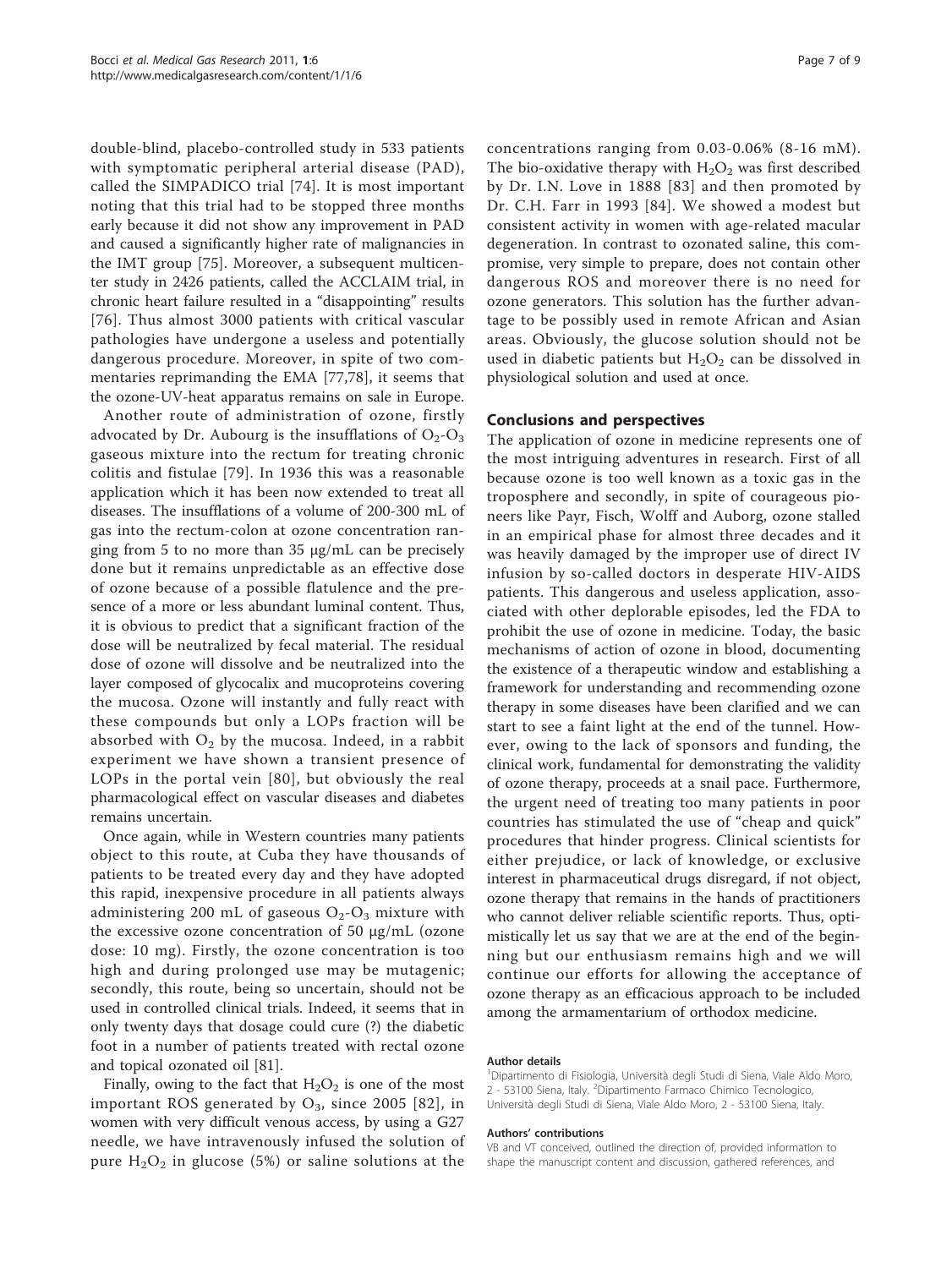<span id="page-7-0"></span>drafted the manuscript. IZ refined the search for information and gathered references. All authors read and approved the final manuscript.

#### Competing interests

The authors declare that they have no competing interests.

Received: 21 February 2011 Accepted: 28 April 2011 Published: 28 April 2011

#### References

- 1. Nakao A, Sugimoto R, Billiar TR, McCurry KR: [Therapeutic antioxidant](http://www.ncbi.nlm.nih.gov/pubmed/19177183?dopt=Abstract) [medical gas.](http://www.ncbi.nlm.nih.gov/pubmed/19177183?dopt=Abstract) J Clin Biochem Nutr 2009, 44:1-13.
- 2. Mocellin S, Bronte V, Nitti D: [Nitric oxide, a double edged sword in cancer](http://www.ncbi.nlm.nih.gov/pubmed/16991100?dopt=Abstract) [biology: Searching for therapeutic opportunities.](http://www.ncbi.nlm.nih.gov/pubmed/16991100?dopt=Abstract) Med Res Rev 2007, 27:317-352.
- 3. Li L, Hsu A, Moore PK: [Actions and interactions of nitric oxide, carbon](http://www.ncbi.nlm.nih.gov/pubmed/19486912?dopt=Abstract) [monoxide and hydrogen sulphide in the cardiovascular system and in](http://www.ncbi.nlm.nih.gov/pubmed/19486912?dopt=Abstract) inflammation–[a tale of three gases!](http://www.ncbi.nlm.nih.gov/pubmed/19486912?dopt=Abstract) Pharmacol Ther 2009, 123:386-400.
- 4. Motterlini R, Mann BE, Foresti R: [Therapeutic applications of carbon](http://www.ncbi.nlm.nih.gov/pubmed/16255672?dopt=Abstract) [monoxide-releasing molecules.](http://www.ncbi.nlm.nih.gov/pubmed/16255672?dopt=Abstract) Expert Opin Investig Drugs 2005, 14:1305-1318.
- 5. Foresti R, Bani-Hani MG, Motterlini R: [Use of carbon monoxide as a](http://www.ncbi.nlm.nih.gov/pubmed/18286265?dopt=Abstract) [therapeutic agent: promises and challenges.](http://www.ncbi.nlm.nih.gov/pubmed/18286265?dopt=Abstract) Intensive Care Med 2008, 34:649-658.
- 6. Bannenberg GL, Vieira HL: [Therapeutic applications of the gaseous](http://www.ncbi.nlm.nih.gov/pubmed/19441940?dopt=Abstract) [mediators carbon monoxide and hydrogen sulfide.](http://www.ncbi.nlm.nih.gov/pubmed/19441940?dopt=Abstract) Expert Opin Ther Pat 2009, 19:663-682.
- 7. Torbati D: Carbon dioxide: a "waste product" [with potential therapeutic](http://www.ncbi.nlm.nih.gov/pubmed/14605550?dopt=Abstract) [utilities in critical care.](http://www.ncbi.nlm.nih.gov/pubmed/14605550?dopt=Abstract) Crit Care Med 2003, 31:2705-2707.
- 8. Szabó C: [Hydrogen sulphide and its therapeutic potential.](http://www.ncbi.nlm.nih.gov/pubmed/17948022?dopt=Abstract) Nat Rev Drug Discov 2007, 6:917-935.
- 9. George JF, Agarwal A: [Hydrogen: another gas with therapeutic potential.](http://www.ncbi.nlm.nih.gov/pubmed/20040921?dopt=Abstract) Kidney Int 2010, 77:85-87.
- 10. Mio Y, Shim YH, Richards E, Bosnjak ZJ, Pagel PS, Bienengraeber M: [Xenon](http://www.ncbi.nlm.nih.gov/pubmed/19224794?dopt=Abstract) [preconditioning: the role of prosurvival signaling, mitochondrial](http://www.ncbi.nlm.nih.gov/pubmed/19224794?dopt=Abstract) [permeability transition and bioenergetics in rats.](http://www.ncbi.nlm.nih.gov/pubmed/19224794?dopt=Abstract) Anesth Analg 2009, 108:858-866.
- 11. Bocci V, Borrelli E, Travagli V, Zanardi I: [The ozone paradox: ozone is a](http://www.ncbi.nlm.nih.gov/pubmed/19260079?dopt=Abstract) [strong oxidant as well as a medical drug.](http://www.ncbi.nlm.nih.gov/pubmed/19260079?dopt=Abstract) Med Res Rev 2009, 29:646-682.
- 12. Bocci V, Zanardi I, Travagli V: Ozone: a new medical drug in vascular diseases. Am J Cardiovasc Drugs 2011.
- 13. Inal M, Dokumacioglu A, Ozcelik E, Ucar O: The effects of ozone therapy and coenzyme Q(10) combination on oxidative stress markers in healthy subjects. Ir J Med Sci 2011.
- 14. Bitterman H: [Bench-to-bedside review: Oxygen as a drug.](http://www.ncbi.nlm.nih.gov/pubmed/19291278?dopt=Abstract) Crit Care 2009, 13:205.
- 15. Pryor WA, Houk KN, Foote CS, Fukuto JM, Ignarro LJ, Squadrito GL, Davies KJ: [Free radical biology and medicine: it](http://www.ncbi.nlm.nih.gov/pubmed/16627692?dopt=Abstract)'s a gas, man! Am J Physiol Regul Integr Comp Physiol 2006, 291:R491-511.
- 16. Wentworth P Jr, Wentworth AD, Zhu X, Wilson IA, Janda KD, Eschenmoser A, Lerner RA: [Evidence for the production of trioxygen](http://www.ncbi.nlm.nih.gov/pubmed/12576548?dopt=Abstract) [species during antibody-catalyzed chemical modification of antigens.](http://www.ncbi.nlm.nih.gov/pubmed/12576548?dopt=Abstract) Proc Natl Acad Sci USA 2003, 100:1490-1493.
- 17. Wentworth P Jr, Nieva J, Takeuchi C, Galve R, Wentworth AD, Dilley RB, DeLaria GA, Saven A, Babior BM, Janda KD, Eschenmoser A, Lerner RA: [Evidence for ozone formation inhuman atherosclerotic arteries.](http://www.ncbi.nlm.nih.gov/pubmed/14605372?dopt=Abstract) Science 2003, 302:1053-1056.
- 18. Bocci V: [Is it true that ozone is always toxic? The end of a dogma.](http://www.ncbi.nlm.nih.gov/pubmed/16890971?dopt=Abstract) Toxicol Appl Pharmacol 2006, 216:493-504.
- 19. Bocci V: Ozone A new medical drug Dordrecht, The Netherlands: Springer; 2011.
- 20. Burgassi S, Zanardi I, Travagli V, Montomoli E, Bocci V: [How much ozone](http://www.ncbi.nlm.nih.gov/pubmed/19226394?dopt=Abstract) [bactericidal activity is compromised by plasma components?](http://www.ncbi.nlm.nih.gov/pubmed/19226394?dopt=Abstract) J Appl Microbiol 2009, 106:1715-1721.
- 21. Travagli V, Zanardi I, Valacchi G, Bocci V: [Ozone and ozonated oils in skin](http://www.ncbi.nlm.nih.gov/pubmed/20671923?dopt=Abstract) [diseases: a review.](http://www.ncbi.nlm.nih.gov/pubmed/20671923?dopt=Abstract) Mediators Inflamm 2010, 2010:610418.
- 22. Valacchi G, Lim Y, Belmonte G, Miracco C, Zanardi I, Bocci V, Travagli V: [Ozonated sesame oil enhances cutaneous wound healing in SKH1 mice.](http://www.ncbi.nlm.nih.gov/pubmed/21134039?dopt=Abstract) Wound Repair Regen 2011, 19:107-115.
- 23. Bocci V, Zanardi I, Michaeli D, Travagli V: Mechanisms of action and chemical-biological interactions between ozone and body
- 24. Travagli V, Zanardi I, Bernini P, Nepi S, Tenori L, Bocci V: [Effects of ozone](http://www.ncbi.nlm.nih.gov/pubmed/20335512?dopt=Abstract) [blood treatment on the metabolite profile of human blood.](http://www.ncbi.nlm.nih.gov/pubmed/20335512?dopt=Abstract) Int J Toxicol 2010, 29:165-174.
- 25. Mendiratta S, Qu ZC, May JM: Erythrocyte ascorbate recycling. Antioxidant Free Radic Biol Med 1998, 24:789-797.
- 26. Mendiratta S, Qu ZC, May JM: [Enzyme-dependent ascorbate recycling](http://www.ncbi.nlm.nih.gov/pubmed/9667500?dopt=Abstract) [Role of thioredoxin reductase.](http://www.ncbi.nlm.nih.gov/pubmed/9667500?dopt=Abstract) Free Radic Biol Med 1998, 25:221-228.
- 27. Packer L, Roy S, Sen CK: [Alpha-lipoic acid: A metabolic antioxidant and](http://www.ncbi.nlm.nih.gov/pubmed/8895805?dopt=Abstract) [potential redox modulator of transcription.](http://www.ncbi.nlm.nih.gov/pubmed/8895805?dopt=Abstract) Adv Pharmacol 1997, 38:79-101.
- 28. Antunes F, Cadenas E: Estimation of  $H_2O_2$  [gradients across](http://www.ncbi.nlm.nih.gov/pubmed/10858501?dopt=Abstract) [biomembranes.](http://www.ncbi.nlm.nih.gov/pubmed/10858501?dopt=Abstract) FEBS Lett 2000, 475:121-126.
- 29. Stone JR, Collins T: [The role of hydrogen peroxide in endothelial](http://www.ncbi.nlm.nih.gov/pubmed/12572854?dopt=Abstract) [proliferative responses.](http://www.ncbi.nlm.nih.gov/pubmed/12572854?dopt=Abstract) Endothelium 2002, 9:231-238.
- 30. Stone JR, Yang S: [Hydrogen peroxide: A signaling messenger.](http://www.ncbi.nlm.nih.gov/pubmed/16677071?dopt=Abstract) Antioxid Redox Signal 2006, 8:243-270.
- 31. Miller NJ, Rice-Evans C, Davies MJ, Gopinathan V, Milner A: [A novel method](http://www.ncbi.nlm.nih.gov/pubmed/8482045?dopt=Abstract) [for measuring antioxidant capacity and its application to monitoring the](http://www.ncbi.nlm.nih.gov/pubmed/8482045?dopt=Abstract) [antioxidant status in premature neonates.](http://www.ncbi.nlm.nih.gov/pubmed/8482045?dopt=Abstract) Clin Sci 1993, 84:407-412.
- 32. Valacchi G, Bocci V: Studies on the biological effects of ozone: 11. Release of factors from human endothelial cells. Mediat Inflamm 2000, 9:271-276.
- 33. Sen R, Baltimore D: [Inducibility of kappa immunoglobulin enhancer](http://www.ncbi.nlm.nih.gov/pubmed/3096580?dopt=Abstract)[binding protein Nf-kappa B by a posttranslational mechanism.](http://www.ncbi.nlm.nih.gov/pubmed/3096580?dopt=Abstract) Cell 1986, 47:921-928.
- 34. Baeuerle PA, Henkel T: [Function and activation of NFkappa B in the](http://www.ncbi.nlm.nih.gov/pubmed/8011280?dopt=Abstract) [immune system.](http://www.ncbi.nlm.nih.gov/pubmed/8011280?dopt=Abstract) Annu Rev Immunol 1994, 12:141-179.
- 35. Valacchi G, Bocci V: Studies on the biological effects of ozone: 10. Release of factors from ozonated human platelets. Mediat Inflamm 1999, 8:205-209.
- 36. Poli G, Schaur RJ, Siems WG, Leonarduzzi G: [4-Hydroxynonenal: a](http://www.ncbi.nlm.nih.gov/pubmed/18058921?dopt=Abstract) [membrane lipid oxidation product of medicinal interest.](http://www.ncbi.nlm.nih.gov/pubmed/18058921?dopt=Abstract) Med Res Rev 2008, 28:569-631.
- 37. Van Kuijk FJ, Holte LL, Dratz EA: [4-Hydroxyhexenal: a lipid peroxidation](http://www.ncbi.nlm.nih.gov/pubmed/2138035?dopt=Abstract) [product derived from oxidized docosahexaenoic acid.](http://www.ncbi.nlm.nih.gov/pubmed/2138035?dopt=Abstract) Biochim Biophys Acta 1990, 1043:116-118.
- 38. Long EK, Picklo MJ Sr: [Trans-4-hydroxy-2-hexenal, a product of n-3 fatty](http://www.ncbi.nlm.nih.gov/pubmed/20353821?dopt=Abstract) [acid peroxidation: Make some room HNE.](http://www.ncbi.nlm.nih.gov/pubmed/20353821?dopt=Abstract) Free Radic Biol Med 2010, 49:1-8.
- 39. Awasthi YC, Ansari GA, Awasthi S: [Regulation of 4-hydroxynonenal](http://www.ncbi.nlm.nih.gov/pubmed/16399399?dopt=Abstract) [mediated signaling by glutathione S-transferase.](http://www.ncbi.nlm.nih.gov/pubmed/16399399?dopt=Abstract) Methods Enzymol 2005, 401:379-407.
- 40. Aldini G, Gamberoni L, Orioli M, Beretta G, Regazzoni L, Maffei Facino R, Carini M: [Mass spectrometric characterization of covalent modification of](http://www.ncbi.nlm.nih.gov/pubmed/16888752?dopt=Abstract) [human serum albumin by 4-hydroxy-trans-2-nonenal.](http://www.ncbi.nlm.nih.gov/pubmed/16888752?dopt=Abstract) J Mass Spectrom 2006, 41:1149-1161.
- 41. Aldini G, Vistoli G, Regazzoni L, Gamberoni L, Facino RM, Yamaguchi S, Uchida K, Carini M: [Albumin is the main nucleophilic target of human](http://www.ncbi.nlm.nih.gov/pubmed/18324789?dopt=Abstract) [plasma: a protective role against pro-atherogenic electrophilic reactive](http://www.ncbi.nlm.nih.gov/pubmed/18324789?dopt=Abstract) [carbonyl species?](http://www.ncbi.nlm.nih.gov/pubmed/18324789?dopt=Abstract) Chem Res Toxicol 2008, 21:824-835.
- 42. Carballal S, Radi R, Kirk MC, Barnes S, Freeman BA, Alvarez B: [Sulfenic](http://www.ncbi.nlm.nih.gov/pubmed/12924939?dopt=Abstract) acid [formation in human serum albumin by hydrogen peroxide and](http://www.ncbi.nlm.nih.gov/pubmed/12924939?dopt=Abstract) [peroxynitrite.](http://www.ncbi.nlm.nih.gov/pubmed/12924939?dopt=Abstract) Biochemistry 2003, 42:9906-9914.
- 43. Carballal S, Alvarez B, Turell L, Botti H, Freeman BA, Radi R: Sulfenic acid in human serum albumin Amino Acids. 2007, 32:543-551.
- 44. Alary J, Geuraud F, Cravedi JP: [Fate of 4-hydroxynonenal in vivo:](http://www.ncbi.nlm.nih.gov/pubmed/12892995?dopt=Abstract) [disposition and metabolic pathways.](http://www.ncbi.nlm.nih.gov/pubmed/12892995?dopt=Abstract) Mol Aspects Med 2003, 24:177-187.
- 45. Alary J, Bravais F, Cravedu JP, Debrauwer L, Rao D, Bories G: [Mercapturic](http://www.ncbi.nlm.nih.gov/pubmed/7703364?dopt=Abstract) [acid conjugates as urinary end metabolites of the lipid peroxidation](http://www.ncbi.nlm.nih.gov/pubmed/7703364?dopt=Abstract) [product 4-hydroxynonenal in the rat.](http://www.ncbi.nlm.nih.gov/pubmed/7703364?dopt=Abstract) Chem Res Toxicol 1995, 8:34-39.
- Takahashi Y, Takahashi S, Yoshimi T, Miura T, Mochitate K, Kobayashi T: [Increases in the mRNA levels of](http://www.ncbi.nlm.nih.gov/pubmed/9174121?dopt=Abstract) γ-glutamyltransferase and heme [oxygenase-1 in the rat lung after ozone exposure.](http://www.ncbi.nlm.nih.gov/pubmed/9174121?dopt=Abstract) Biochem Pharmacol 1997, 53:1061-1064.
- 47. Dianzani MU: [4-Hydroxynonenal and cell signalling.](http://www.ncbi.nlm.nih.gov/pubmed/9736307?dopt=Abstract) Free Radic Res 1998, 28:553-660.
- 48. Cheng JZ, Sharma R, Yang Y, Singhal SS, Sharma A, Saini MK, Singh SV, Zimniak P, Awasthi S, Awasthi YC: [Accelerated metabolism and exclusion](http://www.ncbi.nlm.nih.gov/pubmed/11522795?dopt=Abstract) [of 4-hydroxynonenal through induction of RLIP76 and hGST5.8 is an](http://www.ncbi.nlm.nih.gov/pubmed/11522795?dopt=Abstract)